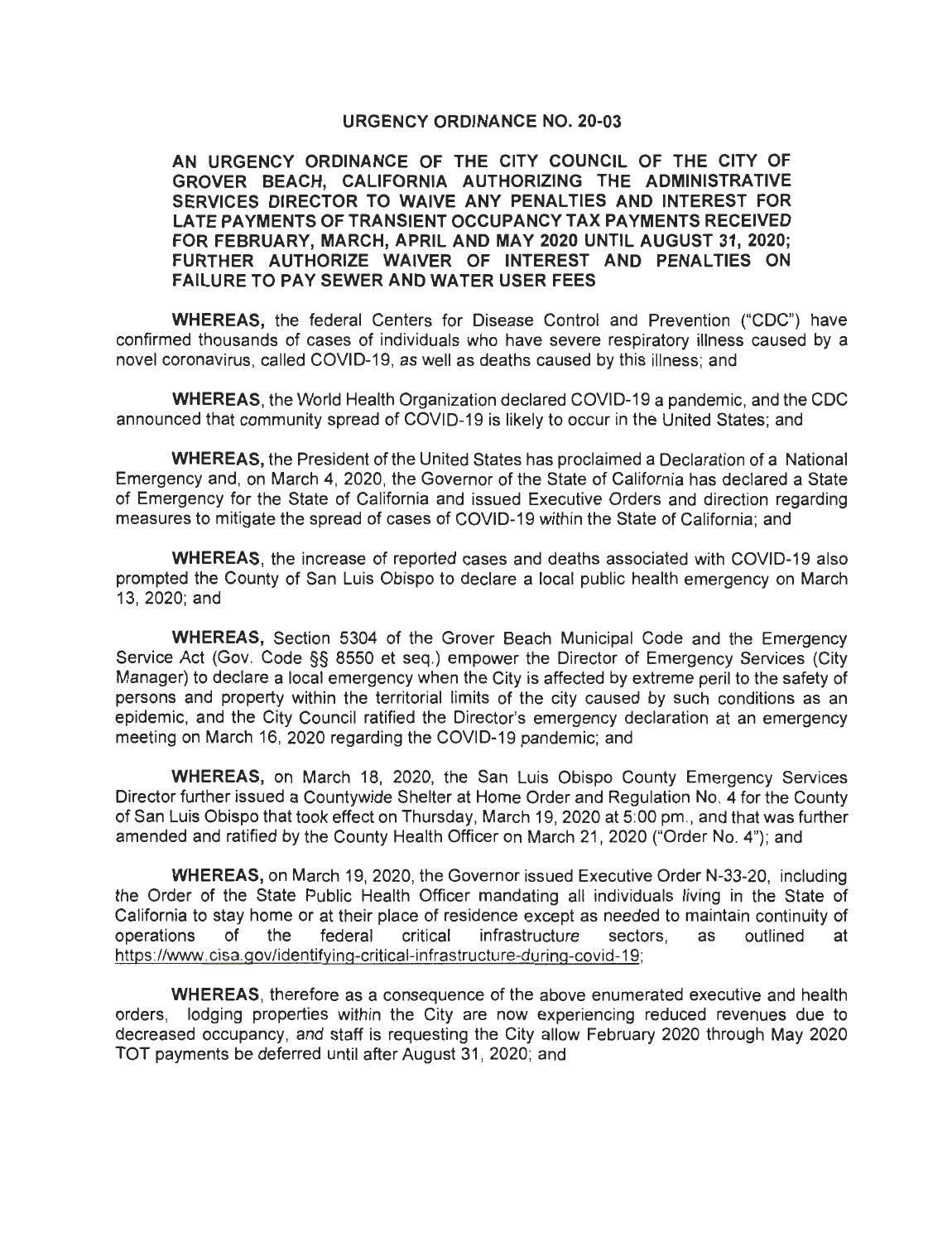**WHEREAS,** it is in the City's best interest to continue to maintain essential services and work with its lodging businesses that have contributed to the City's financial well-being and will continue to support City's essential services; and

**WHEREAS,** this a temporary measure that will help the lodging properties get through this difficult time, while still being able to receive these payments during the same fiscal year; and

**WHEREAS,** the ability of members of the public to maintain the necessary sanitary conditions to assist in fighting COVID-19 will depend upon access to vital and important public utility services; and

**WHEREAS,** as a consequence of the extensive economic challenge to the community, it is in the City's best interest to work with members of the public to assist them during this time of unprecedented pandemic to maintain services necessary to continue normal and daily operations necessary to fight COVID-19.

## **NOW, THEREFORE, THE CITY COUNCIL OF THE CITY OF GROVER BEACH DOES HEREBY ORDAIN AS FOLLOWS:**

**PART 1.** Notwithstanding anything to the contrary in Chapter 6 of Article X, Transient Occupancy Tax, of the Grover Beach Municipal Code, the Administrative Services Director is authorized to waive penalties and interest for late Transient Occupancy Tax (TOT) revenues received as otherwise authorized by section 10607 of the Municipal code for February, March, April, and May 2020 transient occupancy lodging services as long as payment is received by August 31, 2020. If City does not receive remittance of all TOT payments due for February, March, April, and May 2020 by August 31, 2020, then City shall be entitled to full payment of all TOT payments due along with any pertinent interest or penalties that otherwise would have accrued from February, 2020 or from that time when interest payments would commence under section 10607.

**PART 2.** Notwithstanding anything to the contrary in Chapter 1 of Article VII, Public Works, or any other pertinent provision of the Grover Beach Municipal Code, or the Administrative Services Section of the Grover Beach Master Fee Schedule, the Administrative Services Director is authorized to waive any fees or penalties for late payment of sewer and water utility fees otherwise billable in February, March, April, or May of 2020, as long as payment is received by August 31, 2020. The Administrative Services Director is authorized herein to suspend termination of services for non-payment of sewer or water services up to August 31, 2020 which date shall be considered the due date for payment of fees for the months of February, March, April, or May, 2020. If City does not receive payment in full of all water or sewer fees due for February, March, April, and May 2020 by August 31, 2020, then City shall be entitled to full payment of all owed sewer and water fees along with any pertinent interest or penalties that otherwise would have accrued from February, 2020 or when late payments commenced as authorized by the Master Fee Schedule.

**PART** 3. Urgency Declaration; Effective Date. The City Council finds and declares that the adoption and implementation of this ordinance is necessary for the immediate preservation and protection of the public peace, health and safety as detailed above and as the City and public would suffer potentially irreversible loss of commercial and private lodging establishments within the City. This ordinance would further promote the public peace, health and safety by allowing necessary and important public utilities like sewer and water services at a time when water and sewer are vital public services necessary for every residence or commercial building to assist the public in fighting the COVID-19 virus. Promoting stability amongst commercial and private lodging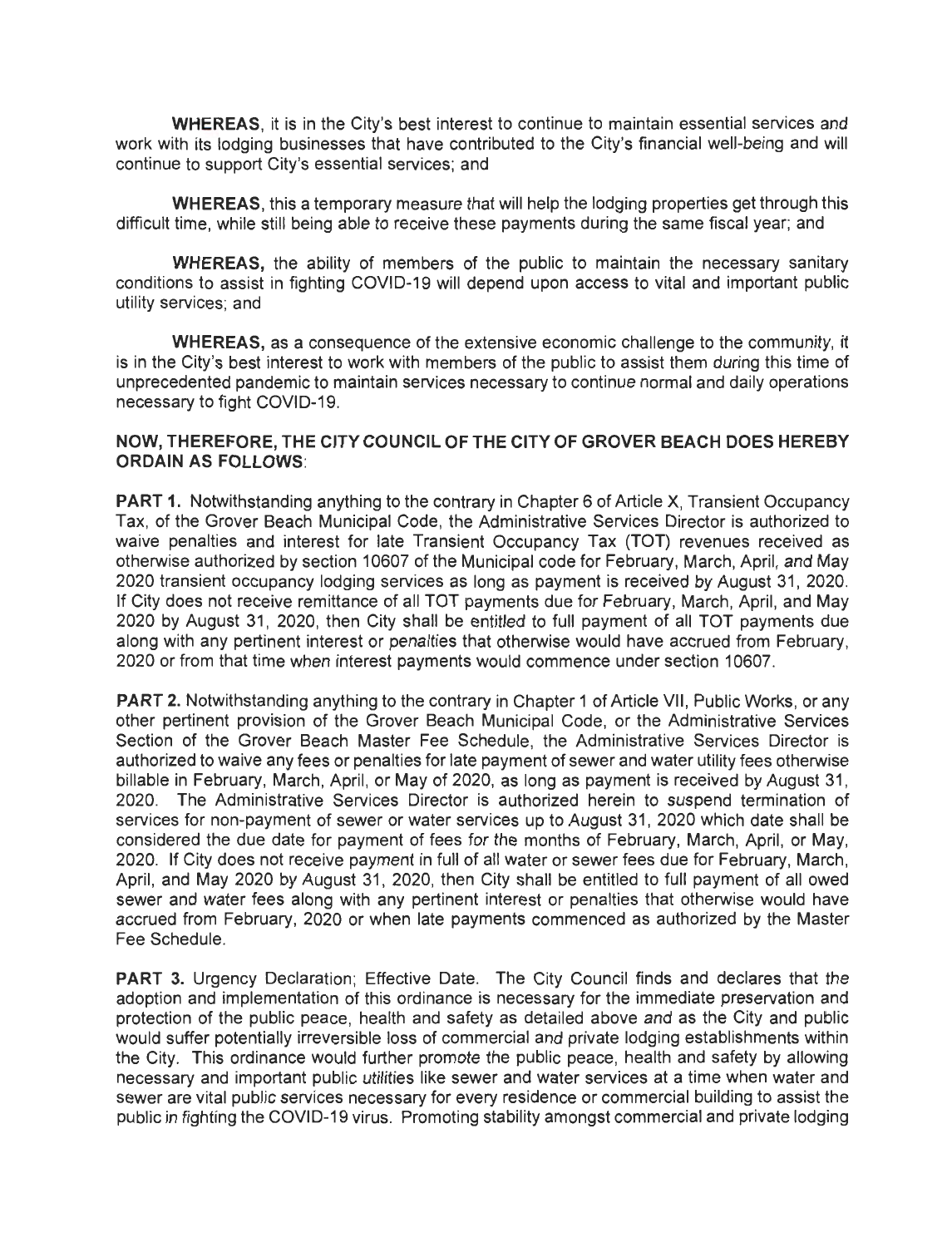facilities within the City and the assurance of vital public utilities is conducive to public health. Loss of income as a result of COVID-19 may inhibit City residents and businesses from fulfilling their financial obligations, including payment of rent and mortgages. The Council therefore finds and determines that the immediate preservation of the public peace, health and safety, and protection of life and property, require that this Ordinance be enacted as an urgency ordinance pursuant to Government Code Section 36937 and take effect immediately upon adoption by fourfifths of the City Council.

PART 4. Under the provisions of the California Environmental Quality Act (CEQA) Guidelines Section 15061 (b) (3), this ordinance is covered by the general rule that CEQA applies only to projects which have the potential for causing a significant effect on the environment. Where it can be seen with certainty that there is no possibility that the activity in question may have a significant effect on the environment, such as the adoption of the regulations contained herein, the activity is not subject to CEQA.

**PART 5.** This ordinance shall not be interpreted in any manner to conflict with controlling provisions of state or federal law, including, without limitation, the Constitution of the State of California. If any section, subsection, or clause of this ordinance shall be deemed to be unconstitutional or otherwise invalid, the validity of the remaining sections, subsections and clauses shall not be affected thereby. If this ordinance, or any section, subsection or clause of this ordinance shall be deemed unconstitutional or invalid as applied to a particular appeal, the validity of this ordinance and its sections, subsections, and clauses in regard to other contracts shall not be affected.

PART 6. Severability. If any section, subsection, sentence, clause, phrase or word of this ordinance is found to be unconstitutional or otherwise invalid by any court of competent jurisdiction, such decision shall not affect the remaining provisions of this Urgency Ordinance.

**PART** 7. This ordinance shall become effective immediately upon passage and adoption hereof, as it is an urgency ordinance intended to immediately protect the public welfare, health and safety, and shall be approved by a minimum four-fifths vote of the Council.

The City Clerk shall certify to the passage and adoption of this Ordinance, shall enter the same in the book of original ordinances of the City and shall make a minute of the passage and adoption thereof in the records of the meeting at which the same is passed and adopted.

Before the expiration of fifteen (15) days after the passage of this Ordinance, it shall be published once, together with names of the Council Members voting thereon, in a newspaper of general circulation within the City.